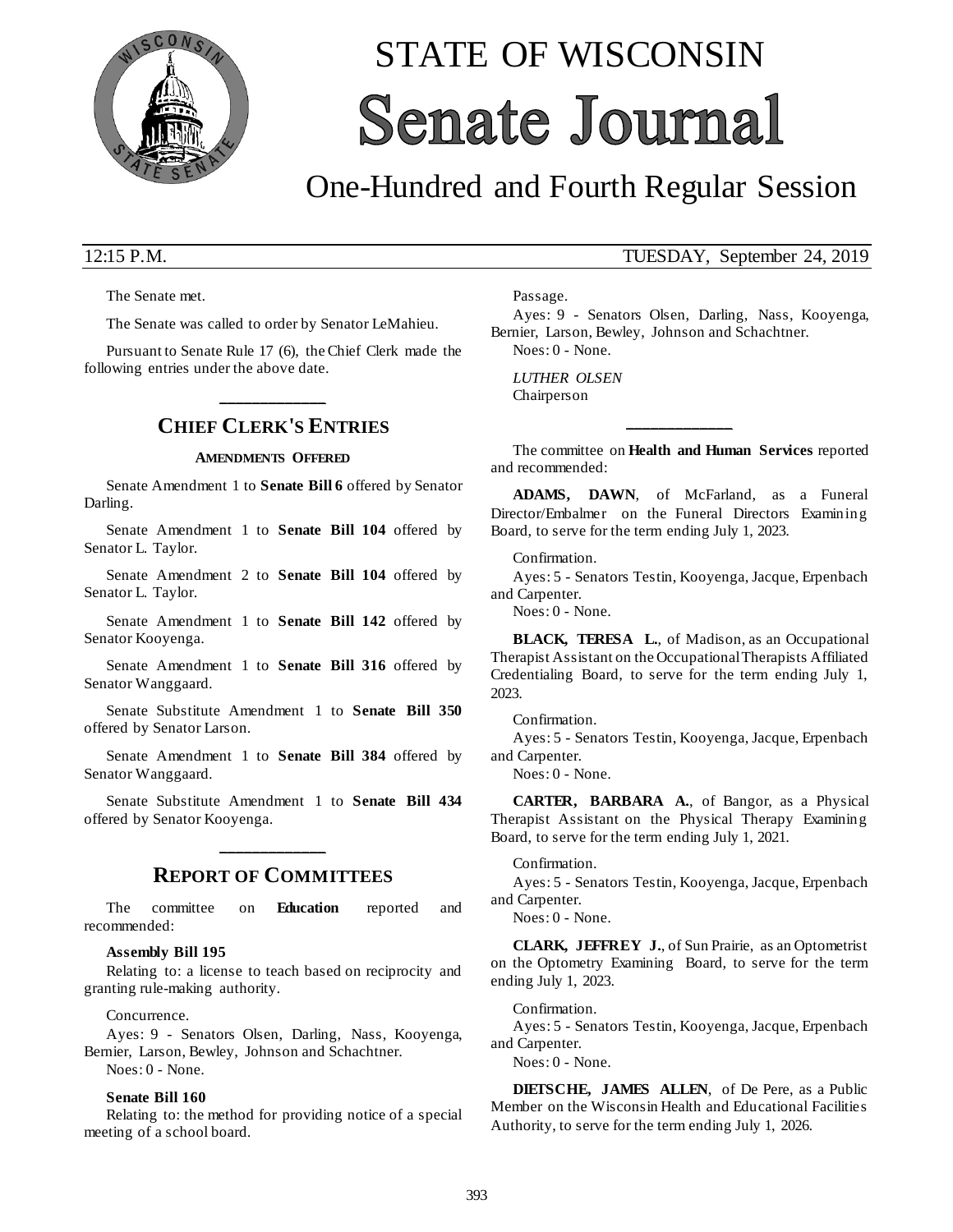Confirmation.

Ayes: 5 - Senators Testin, Kooyenga, Jacque, Erpenbach and Carpenter.

Noes: 0 - None.

**EHMER, JAIME**, of Green Bay, as a Technical College Representative on the Massage Therapy and Bodywork Therapy Affiliated Credentialing Board, to serve for the term ending July 1, 2023.

#### Confirmation.

Ayes: 5 - Senators Testin, Kooyenga, Jacque, Erpenbach and Carpenter.

Noes: 0 - None.

**GREBE, DR. PAUL J.**, of Wauwatosa, as a Physician on the Radiography Examining Board, to serve for the term ending July 1, 2023.

Confirmation.

Ayes: 5 - Senators Testin, Kooyenga, Jacque, Erpenbach and Carpenter.

Noes: 0 - None.

**GREENE, JOHN N.**, of Bayside, as a Psychologist on the Psychology Examining Board, to serve for the term ending July 1, 2023.

Confirmation.

Ayes: 5 - Senators Testin, Kooyenga, Jacque, Erpenbach and Carpenter.

Noes: 0 - None.

**GROH, FRANCIS J.**, of Appleton, as a Cemetery Business Representative on the Cemetery Board, to serve for the term ending July 1, 2020.

#### Confirmation.

Ayes: 5 - Senators Testin, Kooyenga, Jacque, Erpenbach and Carpenter.

Noes: 0 - None.

**HANSON, RANDI**, of Stoughton, as an Occupational Therapist on the Occupational Therapists Affiliated Credentialing Board, to serve for the term ending July 1, 2023.

Confirmation.

Ayes: 5 - Senators Testin, Kooyenga, Jacque, Erpenbach and Carpenter.

Noes: 0 - None.

**HARRIS, DR. MICHAEL**, of Whitefish Bay, as an Otolaryngologist on the Hearing and Speech Examining Board, to serve for the term ending July 1, 2023.

Confirmation.

Ayes: 5 - Senators Testin, Kooyenga, Jacque, Erpenbach and Carpenter.

Noes: 0 - None.

LEE, KRISTIN N., of Mount Pleasant, as a Cosmetologist on the Cosmetology Examining Board, to serve for the term ending July 1, 2023.

Confirmation.

Ayes: 5 - Senators Testin, Kooyenga, Jacque, Erpenbach and Carpenter.

Noes: 0 - None.

**MCELDOWNEY, TODD**, of Rhinelander, as a Public Member on the Physical Therapy Examining Board, to serve for the term ending July 1, 2021.

#### Confirmation.

Ayes: 5 - Senators Testin, Kooyenga, Jacque, Erpenbach and Carpenter.

Noes: 0 - None.

**MENÉNDEZ COLLER, KAREN**, of Madison, as a Public Member on the UW Hospitals and Clinics Authority and Board, to serve for the term ending July 1, 2024.

#### Confirmation.

Ayes: 5 - Senators Testin, Kooyenga, Jacque, Erpenbach and Carpenter.

Noes: 0 - None.

**MILLER, JEFF A.**, of Appleton, as a Public Member on the Massage Therapy and Bodywork Therapy Affiliated Credentialing Board, to serve for the term ending July 1, 2023.

Confirmation.

Ayes: 5 - Senators Testin, Kooyenga, Jacque, Erpenbach and Carpenter.

Noes: 0 - None.

**OPPERMANN, JAMES K.**, of Brookfield, as a Public Member on the Wisconsin Health and Educational Facilities Authority, to serve for the term ending July 1, 2023.

#### Confirmation.

Ayes: 5 - Senators Testin, Kooyenga, Jacque, Erpenbach and Carpenter.

Noes: 0 - None.

**PERRY, SUSAN M.**, of Woodruff, as a Domestic Abuse Knowledge on the Council on Domestic Abuse, to serve for the term ending July 1, 2022.

#### Confirmation.

Ayes: 5 - Senators Testin, Kooyenga, Jacque, Erpenbach and Carpenter.

Noes: 0 - None.

**PETERANGELO, TONY D.**, of Madison, as a Pharmacist on the Pharmacy Examining Board, to serve for the term ending July 1, 2023.

#### Confirmation.

Ayes: 5 - Senators Testin, Kooyenga, Jacque, Erpenbach and Carpenter.

Noes: 0 - None.

**QUANDT, GREGORY J.**, of Green Bay, as a Massage/Bodywork Therapist on the Massage Therapy and Bodywork Therapy Affiliated Credentialing Board, to serve for the term ending July 1, 2023.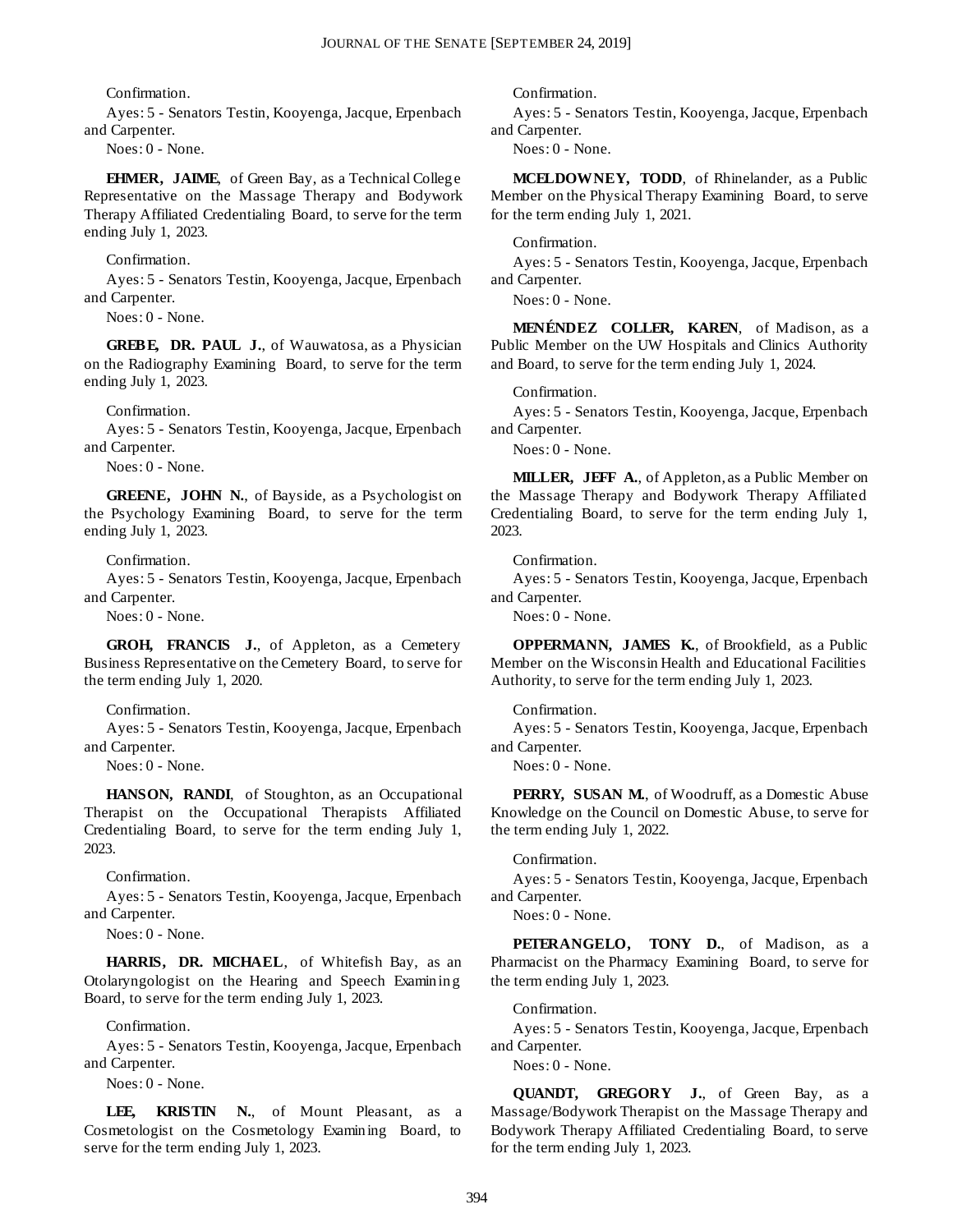Confirmation.

Ayes: 5 - Senators Testin, Kooyenga, Jacque, Erpenbach and Carpenter.

Noes: 0 - None.

**SCHINKTEN, JOSEPH B.**, of De Pere, as a Funeral Director/Embalmer on the Funeral Directors Examining Board, to serve for the term ending July 1, 2023.

Confirmation.

Ayes: 5 - Senators Testin, Kooyenga, Jacque, Erpenbach and Carpenter.

Noes: 0 - None.

**SELIGMAN, DAVID H.**, of Madison, as a Public Member on the Hearing and Speech Examining Board, to serve for the term ending July 1, 2023.

Confirmation.

Ayes: 5 - Senators Testin, Kooyenga, Jacque, Erpenbach and Carpenter.

Noes: 0 - None.

**SLABY, DR. LISA**, of Sobieski, as an Optometrist on the Optometry Examining Board, to serve for the term ending July 1, 2023.

Confirmation.

Ayes: 5 - Senators Testin, Kooyenga, Jacque, Erpenbach and Carpenter.

Noes: 0 - None.

**TRUDEAU, RAMONA J.**, of Waldo, as a Massage/Bodywork Therapy School Representative on the Massage Therapy and Bodywork Therapy Affiliated Credentialing Board, to serve for the term ending July 1, 2023.

Confirmation.

Ayes: 5 - Senators Testin, Kooyenga, Jacque, Erpenbach and Carpenter.

Noes: 0 - None.

**WASSERMAN, DR. SHELDON A.**, of Milwaukee, as a Doctor-Medicine Representative on the Medical Examining Board, to serve for the term ending July 1, 2023.

Confirmation.

Ayes: 4 - Senators Testin, Kooyenga, Erpenbach and Carpenter.

Noes: 1 - Senator Jacque.

**WILSON, DR. EMMYLOU**, of Fitchburg, as an Optometrist on the Optometry Examining Board, to serve for the term ending July 1, 2019.

Confirmation.

Ayes: 5 - Senators Testin, Kooyenga, Jacque, Erpenbach and Carpenter.

Noes: 0 - None.

**WILSON, DR. EMMYLOU**, of Fitchburg, as an Optometrist on the Optometry Examining Board, to serve for the term ending July 1, 2023.

Confirmation.

Ayes: 5 - Senators Testin, Kooyenga, Jacque, Erpenbach and Carpenter.

Noes: 0 - None.

#### **Senate Bill 217**

Relating to: diabetes care and prevention plan.

Passage.

Ayes: 5 - Senators Testin, Kooyenga, Jacque, Erpenbach and Carpenter.

Noes: 0 - None.

*PATRICK TESTIN* Chairperson

# **\_\_\_\_\_\_\_\_\_\_\_\_\_ PETITIONS AND COMMUNICATIONS**

Pursuant to Senate Rule 17 (5), Representative Born added as a cosponsor of **Senate Bill 10**.

Pursuant to Senate Rule 17 (5), Representative Allen withdrawn as a cosponsor of **Senate Bill 28**.

Pursuant to Senate Rule 17 (5), Representative Considine added as a cosponsor of **Senate Bill 86**.

Pursuant to Senate Rule 17 (5), Representative Brandtjen withdrawn as a cosponsor of **Senate Bill 244**.

Pursuant to Senate Rule 17 (5), Representative Born added as a cosponsor of **Senate Bill 331**.

Pursuant to Senate Rule 17 (5), Representative Considine added as a cosponsor of **Senate Bill 390**.

#### **State of Wisconsin Wisconsin Ethics Commission**

**\_\_\_\_\_\_\_\_\_\_\_\_\_**

September 24, 2019

The Honorable, the Senate:

Pursuant to Wis. Stats. §13.685 (7), we are providing the enclosed information. Please visit the Wisconsin Ethics Commission's *Eye on Lobbying* website, [https://lobbying.wi.gov,](https://lobbying.wi.gov/) for more detailed information about lobbyists, lobbying principals (organizations), and state agency liaisons.

| Brooks, Bryan WISCONSIN           | <b>COUNSELORS</b> | <b>GENETIC</b> |
|-----------------------------------|-------------------|----------------|
|                                   | ASSOCIATION, Inc. |                |
| Engel, Andrew Tekni-Plex, Inc.    |                   |                |
| Fitzgerald, Jeff WISCONSIN        |                   | <b>GENETIC</b> |
|                                   | <b>COUNSELORS</b> |                |
|                                   | ASSOCIATION, Inc. |                |
| Hubbard, Gregory US WorldMeds     |                   |                |
| Lyons, Steve Chiropractic Society |                   | of             |
|                                   | Wisconsin         |                |
| White, Katie                      | US WorldMeds      |                |